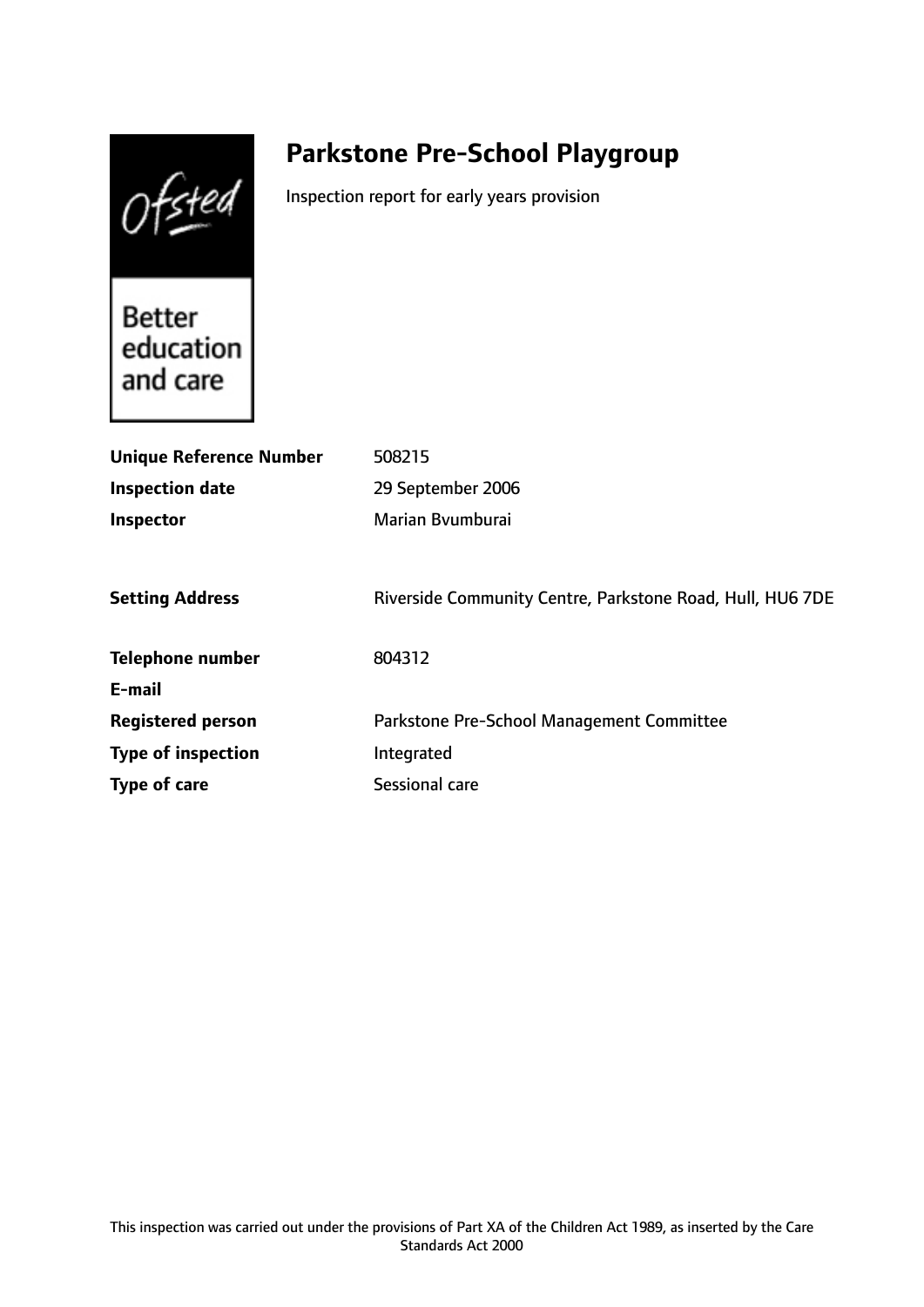# **ABOUT THIS INSPECTION**

The purpose of this inspection is to assure government, parents and the public of the quality of childcare and, if applicable, of nursery education. The inspection was carried out under Part XA Children Act 1989 as introduced by the Care Standards Act 2000 and, where nursery education is provided, under Schedule 26 of the School Standards and Framework Act 1998.

This report details the main strengths and any areas for improvement identified during the inspection. The judgements included in the report are made in relation to the outcomes for children set out in the Children Act 2004; the National Standards for under 8s day care and childminding; and, where nursery education is provided, the *Curriculum guidance for the foundation stage.*

The report includes information on any complaints about the childcare provision which Ofsted has received since the last inspection or registration or 1 April 2004 whichever is the later.

## **The key inspection judgements and what they mean**

*Outstanding: this aspect of the provision is of exceptionally high quality Good: this aspect of the provision is strong Satisfactory: this aspect of the provision is sound Inadequate: this aspect of the provision is not good enough*

For more information about early years inspections, please see the booklet *Are you ready for your inspection?* which is available from Ofsted's website: *www.ofsted.gov.uk.*

## **THE QUALITY AND STANDARDS OF THE CARE AND NURSERY EDUCATION**

On the basis of the evidence collected on this inspection:

The quality and standards of the care are satisfactory. The registered person meets the National Standards for under 8s day care and childminding.

The quality and standards of the nursery education are satisfactory.

## **WHAT SORT OF SETTING IS IT?**

Parkstone Pre-School opened in 1983 and operates from two rooms in Riverside Community Centre. It is situated about three miles from Hull city centre. A maximum of 35 children may attend at any one time. The playgroup is open each weekday from 09.15 to 12.15 term-time only. All children have access to a secure enclosed outdoor play area.

There are currently 39 children aged under five years on roll. Of these, 30 children receive funding for early education. Most of the children come from the local area. The playgroup currently supports a number of children with learning difficulties and/or disabilities and also supports a number of children who speak English as an additional language.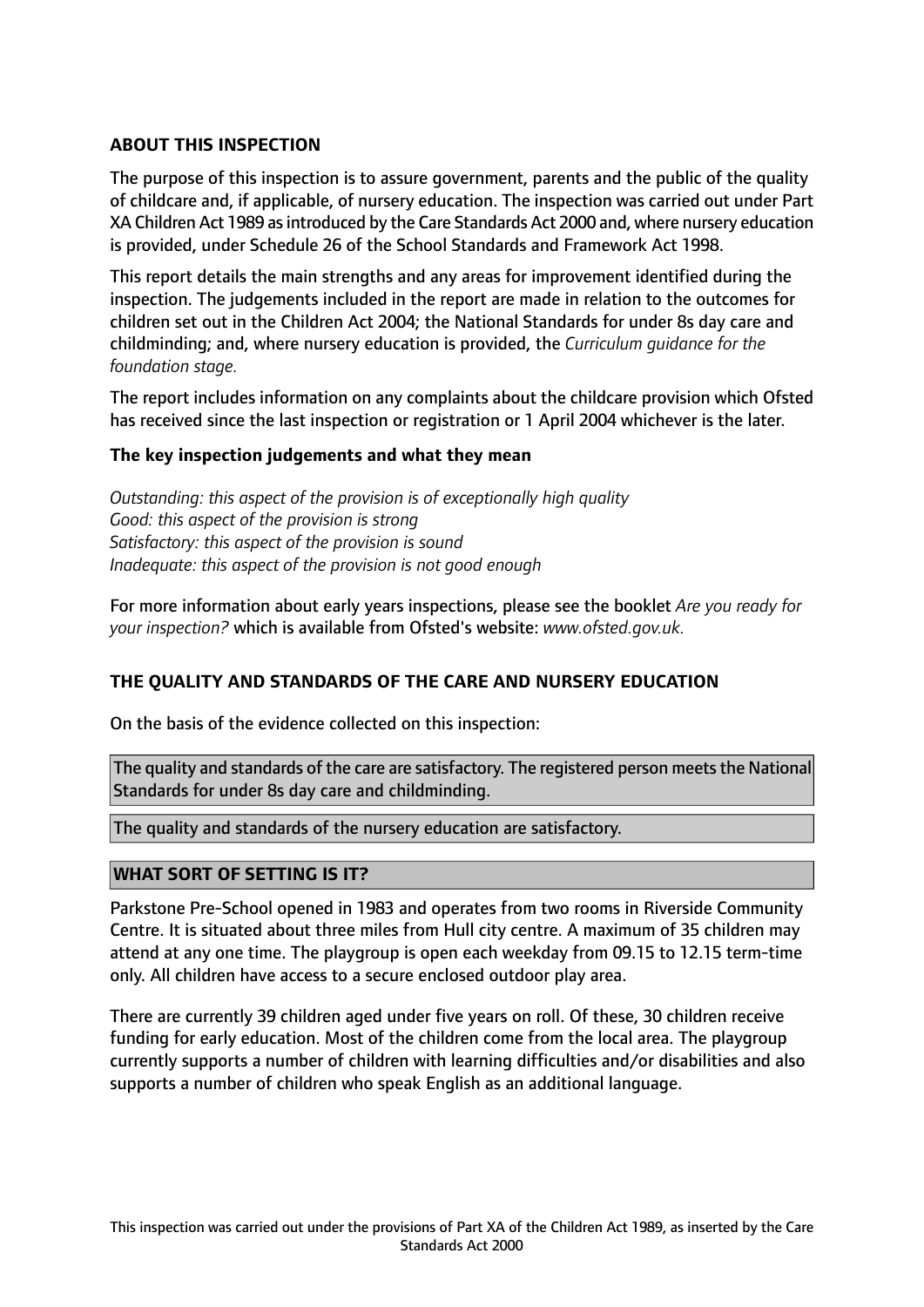The playgroup employs 10 members of staff, eight of whom hold appropriate early years qualifications and two are working towards a recognised qualification. The group receive support from the local authority.

## **THE EFFECTIVENESS OF THE PROVISION**

## **Helping children to be healthy**

The provision is satisfactory.

Children's health and well-being is nurtured appropriately, which helps to keep them in good health. All children enjoy regular physical exercise through daily routines. For example, a climbing frame is set up on one end of the spacious hall as part of the daily activities and older children were observed to enjoy playing on it. They have daily access to outdoor activities, such as playing ball games and running races on the grass field. The playgroup provides a variety of clean and well-maintained toys, resources and equipment to facilitate children's play. For example, they have a climbing frame, different sized balls, and a sand and water tray, which all encourage children to use their muscles.

Children are introduced to healthy eating and staff work closely with parents to provide children with healthy snacks and drinks. For example, each child arrives at the playgroup with a bottle of water from home. This is kept on a tray, within children's easy reach. The older children freely go and have a drink from their own bottle as and when they wish, and staff encourage the younger ones to drink regularly. Parents make a weekly contribution towards the cost of snacks and all children, including those with special dietary requirements, are catered for. For example, children were observed having a variety of fruit, including chopped bananas, currants, and grapes served in separate bowls, from which they selected. They had a choice of milk or water for a drink, which they all enjoyed. However, staff do not routinely talk to children about the benefits of exercise and eating healthily to help them understand the importance.

Children are cared for in a clean environment and most of the policies and practice promote hygiene and children's welfare successfully. Children are becoming aware of the importance of practising good personal hygiene. For example, they understand that washing their hands after using the toilet gets rid of germs and prevents them from being ill. They also routinely and independently wash their hands in a bowl of water provided in the room after using paints, after gluing and sticking, and before sitting down to have snacks and drinks. Babies are changed in the toilet area, and staff use disposable gloves and aprons. Policies for excluding sick children are understood by parents, and children who are ill with infectious illnesses do not attend. This helps to minimise the spread of infection and maintains children in good health. However, some of the practice by staff limits children's learning and understanding about personal hygiene and puts them at risk of cross-infection. For example, they provide a bowl of soapy water placed in the main room, which is used by all the children to wash their hands throughout the session without changing it.

Written prior consent is sought and any medication administered to children is recorded. However, the system is not consistently followed as parents' signatures to acknowledge the record of medication administered are not always obtained.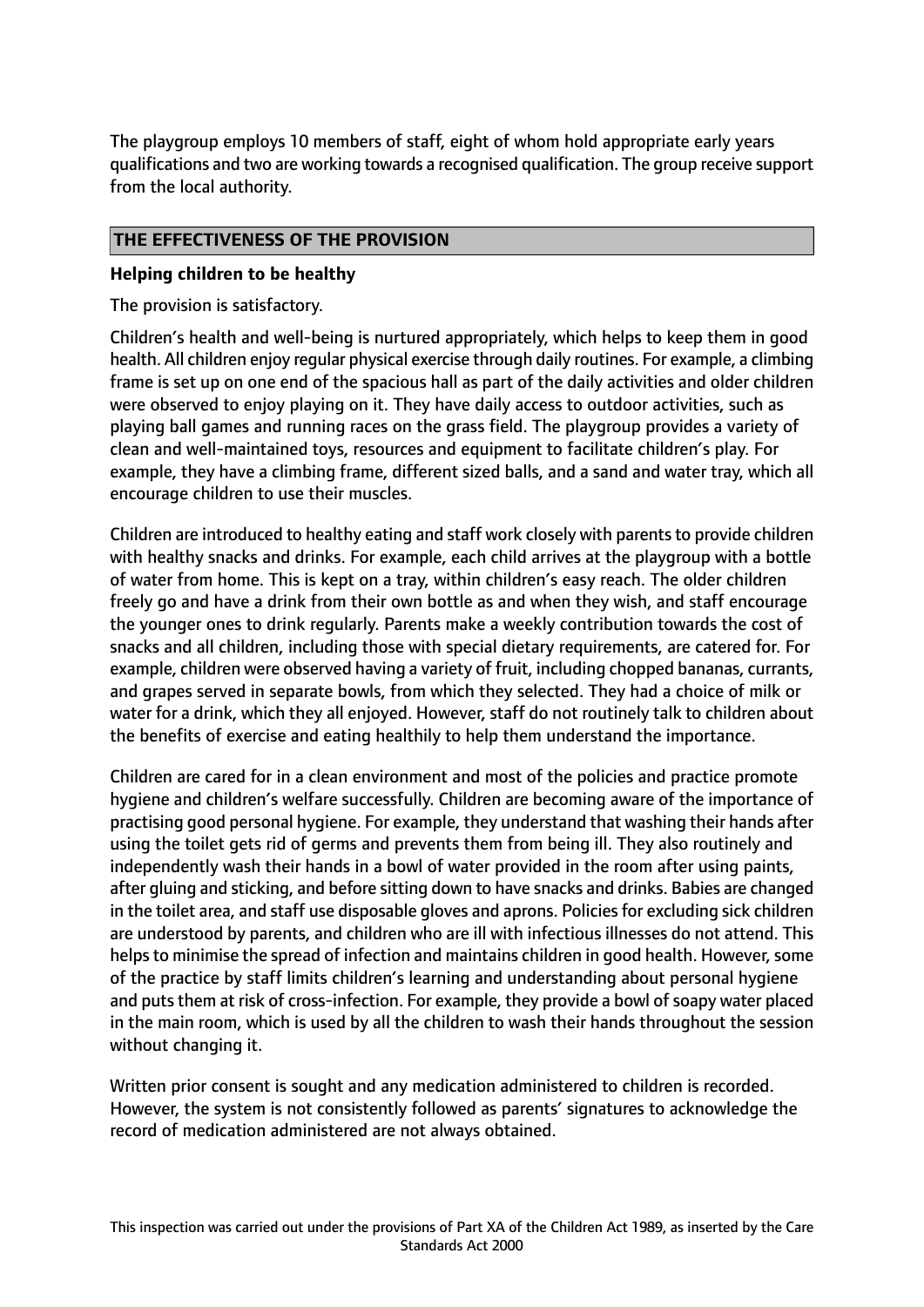# **Protecting children from harm or neglect and helping them stay safe**

The provision is good.

Children's safety is paramount. They are kept safe at all times and are cared for in a child-friendly and suitably safe environment. Security into the building is vigilantly monitored, with effective measures in place. For example, as the session is about to start, doors are opened and a member of staff stands in the reception area. She welcomes children and their parents as well as checking who is coming into the building, after which all doors are securely shut. Staff answer the door in person to any visitors, satisfying themselves of the caller's identity before granting them access into the building. They have attended training on safeguarding children and have good knowledge and understanding of reporting procedures to use if concerned that a child is being harmed. Parents are made aware, through policies, that staff have a duty to act upon any such concerns.

The hall and additional room are spacious and well laid out and potential hazards are effectively addressed. Outdoor play is successfully monitored. For example, during outdoor play staff keep the children on one side of the field. They keep the children in sight and remain outside with them throughout. Children's understanding and responsibility for their own safety is extended by staff through ground rules, discussions, explanations of consequences, and helping them to assess risks for themselves. For example, at the end of registration time staff remind children of the rules by asking what they are allowed and not allowed to do. Children responded by saying they are not allowed to go on the climbing frame in dressing-up clothes because they might fall over and hurt themselves. They routinely queue up and walk out of the hall calmly to access outdoor play, which helps to minimise accidents to them.

Staff are experienced and able to support a mixed group of children, including some who have learning difficulties and/or disabilities. They are able to manage a range of behaviours and they provide age-appropriate activities which interest all the children. This keeps children engrossed and contributes to a safe and happy environment.

Children enjoy playing with a wide range of resources and equipment, all of which are safe and maintained in good condition and are of good quality. For example, there are dolls, a sand and water tray, a range of jugs, funnels, cups, aprons, aisle, a climbing frame, balls, books, a music machine, puzzles and magnifying glasses.

## **Helping children achieve well and enjoy what they do**

The provision is satisfactory.

Children are cared for in an environment which is welcoming to them and their parents. For example, the two rooms used are spacious and laid out appropriately for children to move about and engage in activities of their own choosing easily and independently. All children enjoy participating in the varied range of age-appropriate activities provided. For example, younger children as well as the older ones enjoy experimenting with water play and painting using different techniques. Children's work is pined up on the noticeboards and walls, which makes them feel valued.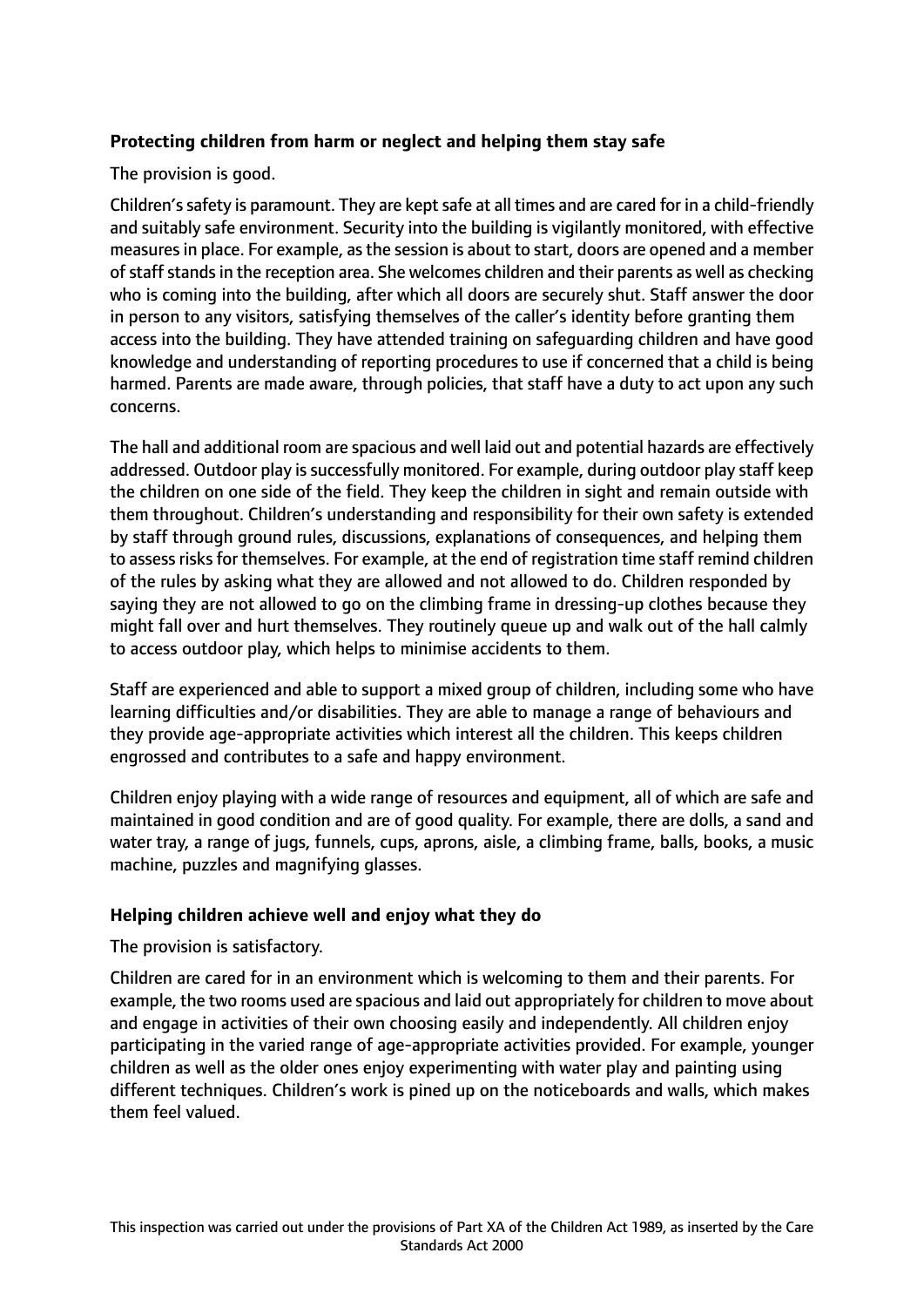Most of the staff are qualified, experienced and have sound understanding of child development and how they learn. The provision operates a key-worker system and written developmental observations are kept about each child. This information is generally used as a planning tool to ensure that individual children's needs are met. Staff have attended some training regarding the 'Birth to three matters' framework and this is used well as a guide for planning activities for the younger children. All the staff contribute to the planning and it is apparent that some have sound knowledge and understanding of the Foundation Stage and curriculum planning. However, the short-term planning is not always recorded to provide a guide for staff who have weak knowledge to follow. As a result, many learning opportunities for children are missed.

## Nursery Education.

The quality of teaching and learning is satisfactory and children make steady progress towards the early learning goals. Staff provide a range of age-appropriate activities and play opportunities for all children. Adult-led activities are clearly introduced and some staff appropriately challenge children, asking open-ended questions to make sure that they have understood the intended new learning. However, systems for monitoring and evaluating the teaching and learning do not always identify areas of weakness. There are many missed opportunities to incorporate other areas of learning in planned activities and daily routines, as well as naturally occurring opportunities. For example, during outdoor play, after running races, staff do not talk to children about how they feel to help them understand the changes in their bodies. Another example is, during snack time, staff do not talk to children about the benefits of eating fruit or encourage them to pour their own drinks and exercise their muscles. As a result, this limits children's progress and achievement in some areas of learning.

Children's personal, social and emotional development are particularly nurtured. They are confident, happy, play well together and are accepting of others. For example, during the 'pretend bus' play, they welcomed children on the bus, readily welcomed others, and made space to accommodate each other.

Communication, language and literacy are promoted. Children freely access books from the book shelf and enjoy looking at them, turning pages correctly and creatively making up their own stories about the pictures. They listen to stories, such as Big Red Book, with enthusiasm and make contributions. Mark making is suitably encouraged; for example, an office is set out with paper and pencils readily available to encourage children to practice writing.

Staff are knowledgeable and ensure that there are activities for all six areas of learning each day. However, the organisation of resources for some of the areas does not encourage children's curiosity as learners. For example, more children do not independently choose to spend time in the mathematical development area. The mathematics skills and vocabulary of more able children are extended through focused activities. There are missed opportunities for all staff to include and extend children's learning in all areas from any activity.

Children enjoy varied activities which promote their physical development whilst having fun. For example, the play ball games on the grass field, and they regularly have access to a climbing frame. They are able to run as group without bumping into each other, controlling their own bodies effectively and ensuring they have enough space for themselves.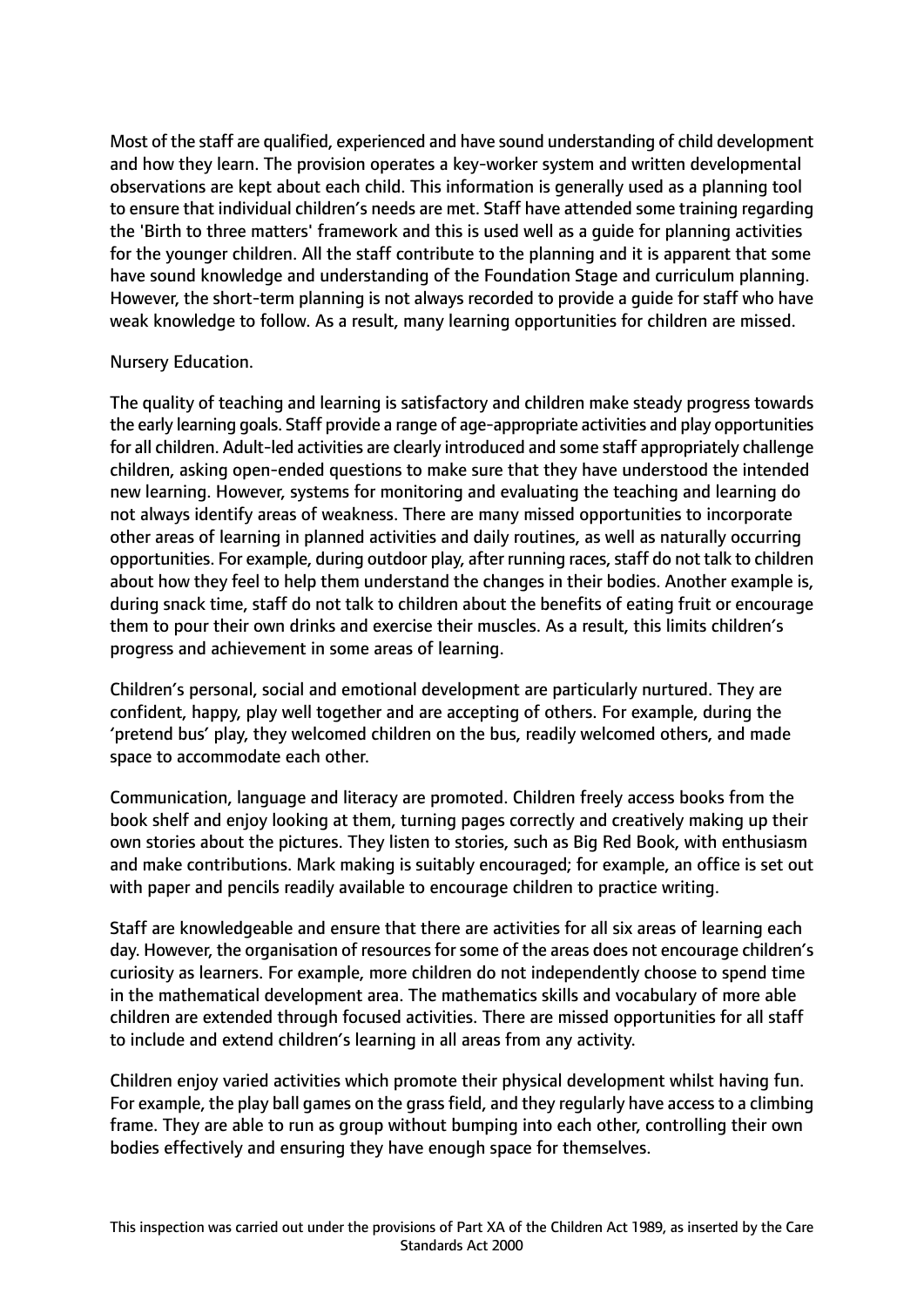Children use their imaginations well. For example, they creatively make up stories as they look at pictures in books or play in the water tray, talking about what they are doing. They are familiar with their community, family and friends. For example, they know the names of their carers and other children in the group. They have many opportunitiesto learn about the cultures and beliefs of other people, and the provision is attended by a small percentage of children from the ethnic minorities. On a daily basis, there are opportunities for children to experience a variety of medias. For example, they were observed enjoying painting using sponges, marbles, brushes and fruit, some of which was cut in half to demonstrate the different effects.

They are developing sound knowledge and understanding of the world through resources and activities provided, which include a good quantity of those that reflect positive images of other cultures, different races, disability and gender. For example, the welcome poster on the wall reflects many different languages, and other posters show different families of the world. These are sometimes used to inspire discussions; for example, staff talk to children about the country in which the language is spoken and look on the map to see where it is and how far away it is.

## **Helping children make a positive contribution**

The provision is satisfactory.

Staff provide a warm and welcoming environment for children and their parents. For example, they welcome children individually and help them to settle into the group. As a result, children quickly develop a sense of belonging and happily separate from their parents. Children are treated as individuals. Staff respect them and promote equality of opportunity. For example, staff ensure that all children are able to participate in any activities of their choice, and adapt these to suit where necessary. Children with learning difficulties and/or disabilities are monitored closely and appropriate help is sought from outside agencies. Staff work closely with the relevant external bodies to promote the needs of all children, learning from other professionals and extending their own knowledge and skills. For example, staff work closely with the Speech Therapist and the Special Educational Needs Co-ordinator to put together Individual Learning Plans for identified children. A well-documented file is kept of the children's progress, which is reviewed regularly to ensure the children's changing needs are reflected and addressed.

Children are confident, happy, well behaved and learn to form relationships. They take turns, share and play co-operatively. For example, during snack time children socialise together, enjoying the cafeteria style snack and drink arrangement. They sit down at the table, take some fruit and leave some for others, and pass the bowl to the next person, talking with their friends while eating. Their self-esteem is encouraged through validation and acknowledgement, such as praise and being called by their correct name. They are able to make decisions and confidently adapt play to their own needs. For example, older children playing in the office corner decided to use it as a bus, and a lot of laughter was heard as the children pretended that the bus was running fast around corners and causing them to lose balance. Other children were attracted and quickly decided to go over and join in. The others welcomed them in and made space for each other. Some younger children were observed playing independently, showing interest in the water tray, using different utensils to pour water in to jugs and talking about what they were doing.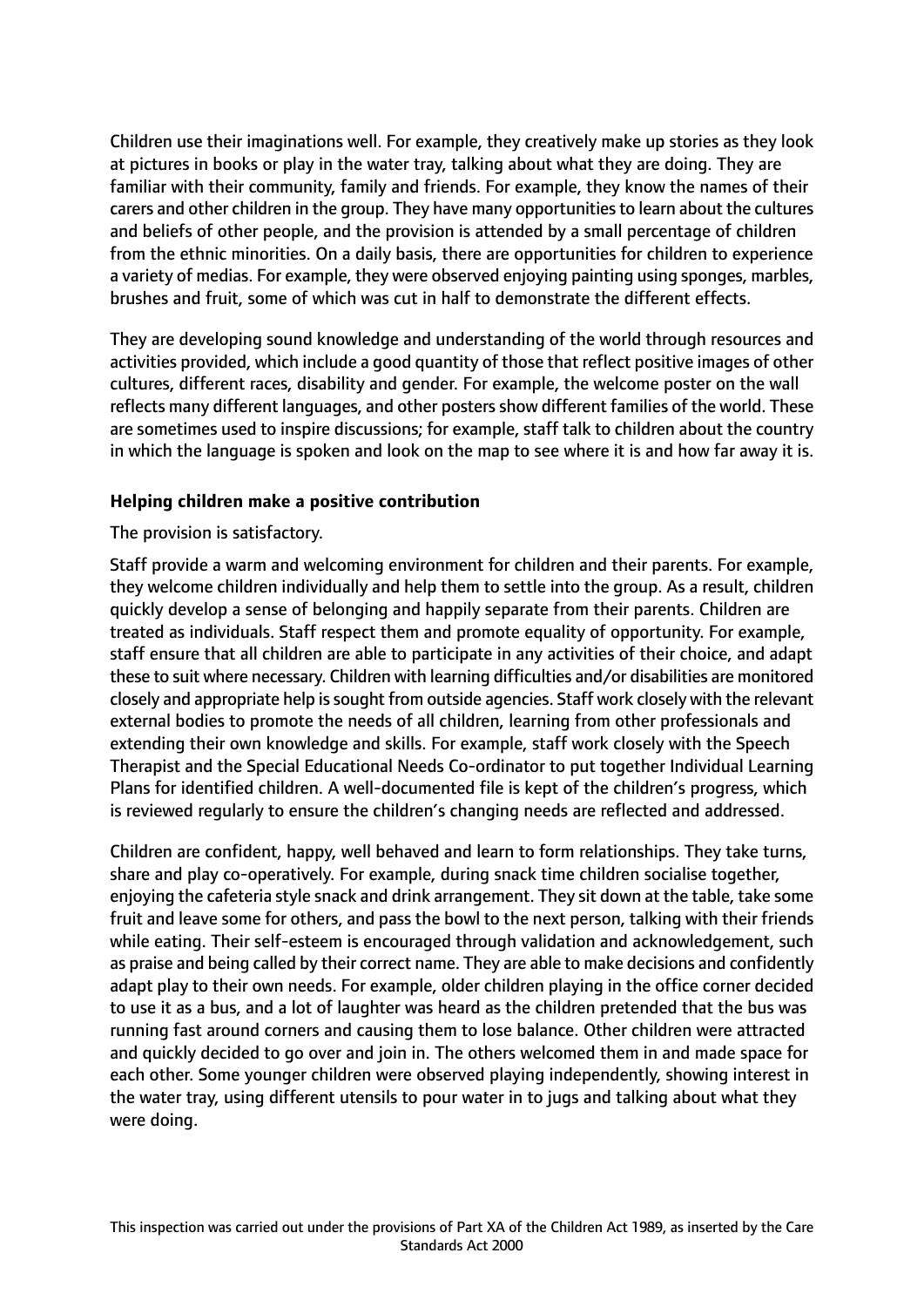Resources and activities provided include a good quantity of those that reflect positive images of other cultures, different races, disability and gender. For example, the welcome poster on the wall reflects many different languages, and other posters show different families of the world. All children, including those with learning difficulties and/or disabilities feel included and positive steps are taken to meet their individual needs. Written policies and procedures are in place and are followed by staff. Good behaviour is encouraged and the staff are good role models.

The partnership with parents and carers is satisfactory. Staff undertake home visits to meet children who are due to start attending the provision. They meet the parents and children in their own environment and give them written as well as verbal information about the provision. This forms the basis for building a secure relationship and helps children to settle quickly because they find a familiar face on their first day. Thereafter, newsletters keep parents updated and staff make themselves available to discuss issues regularly. However, there is little evidence to show that staff make use of the initial information gathered to build upon as the child progresses. For example, the file which holds this written information about what the child can do or likes is kept in the office, locked in a filing cabinet, away from staff working with the children who need to refer to it. A separate system is set up to record the children's progress, which is not linked to the initial information gathered. As a result, individual progress is unnecessarily delayed for some children while staff assess the children's stage of development over the first few weeks.

Parents are encouraged to contribute to their children's learning by bringing items to support the theme topics. However, insufficient information is provided to parents of funded children about the Foundation Stage and stepping stones. Therefore, children do not benefit from extending their learning into the home. Parents can see their own children's file on request and are informed verbally of changes or incidents that may affect their child's welfare.

Children's spiritual, moral, social and cultural development is fostered.

## **Organisation**

The organisation is satisfactory.

Staff work as team to create a suitable environment for children to learn, play and enjoy themselves. For example, they work together carrying in resources and equipment to set up the room before the children arrive every morning, and visa versa at the end of the session, as the building is used by other users. They undertake planning of activities together and discuss the themes and resources to best deliver the intended learning effectively to children.

Staff demonstrate interest in extending their knowledge by accessing further training. For example, they have all attended child protection, basic food hygiene and relevant first aid training.

The leadership and management are satisfactory. The manager provides sound leadership, supported by policies and procedures. For example, all staff are vetted and she explains their roles and responsibilities to them and a contract is signed. However, although all staff have been vetted, a record of this evidence is not maintained. The other relevant records are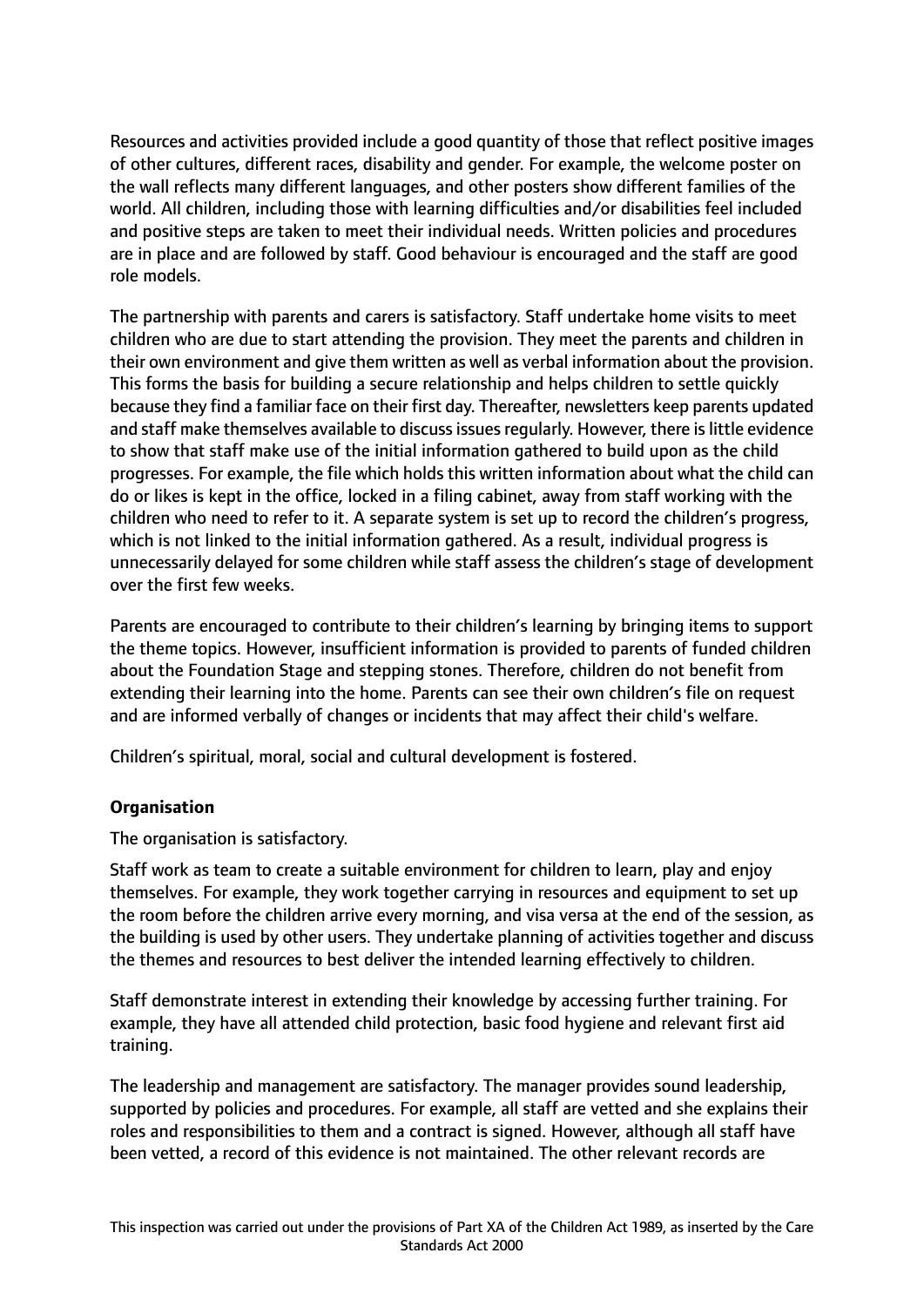maintained and stored securely and confidentiality is ensured. For example, the system for attendance registration is robust, showing exact times of children's arrival and departure. The children's personal details are stored securely in a locked metal filing cabinet. There is a key-worker system in place, staff know the children well as individuals, and staffing ratios are maintained, which contributes to their well-being. The manager is due to attend training so that she can start to undertake staff appraisals.

Staff work as a team to provide planned activities for all children and to offer them quality experiences which help them to develop in all areas of learning. They meet once a term and have weekly discussions about children's progress and the planning of activities. However, the systems for monitoring and evaluating the teaching and learning do not always identify the areas of weakness. There are many missed opportunities to incorporate other areas of learning in planned activities as well as daily routines.

Parents are notified of planned activities and invited to participate and make contributions. For example, parents and children brought in something red in line with the current colour topic. However, insufficient information is provided regarding Foundation Stage and stepping stones, and there is little evidence to show that they make use of initial information obtained from parents about the child's stage of development. Parents interviewed expressed positive comments about the care of their children and the service they receive. The provision receives support from the local authority.

Overall the provision meets the needs of the range of the children for whom it provides.

## **Improvements since the last inspection**

At the last inspection, recommendations and actions were issued regarding organisation, safety, positive contribution and being healthy.

These have all been addressed and as a result improved children's safety. There are systems in place for staff to record times of arrival and departure, and record medication administered. Policies and procedures are in place to deal with allegations of abuse against about a member of staff, the complaints procedure includes the regulator's contact details, and an appropriate range of activities and resources that promote equality of opportunity and anti-discriminatory practice are in place. At least 80% of the staff, including the manager, hold relevant qualifications. The playgroup has obtained a copy of the code of practice for special needs for guidance and reference.

## **Complaints since the last inspection**

Since the last inspection there have been no complaints made to Ofsted that required the provider or Ofsted to take any action in order to meet the National Standards.

The provider is required to keep a record of complaints made by parents, which they can see on request. The complaints record may contain complaints other than those made to Ofsted.